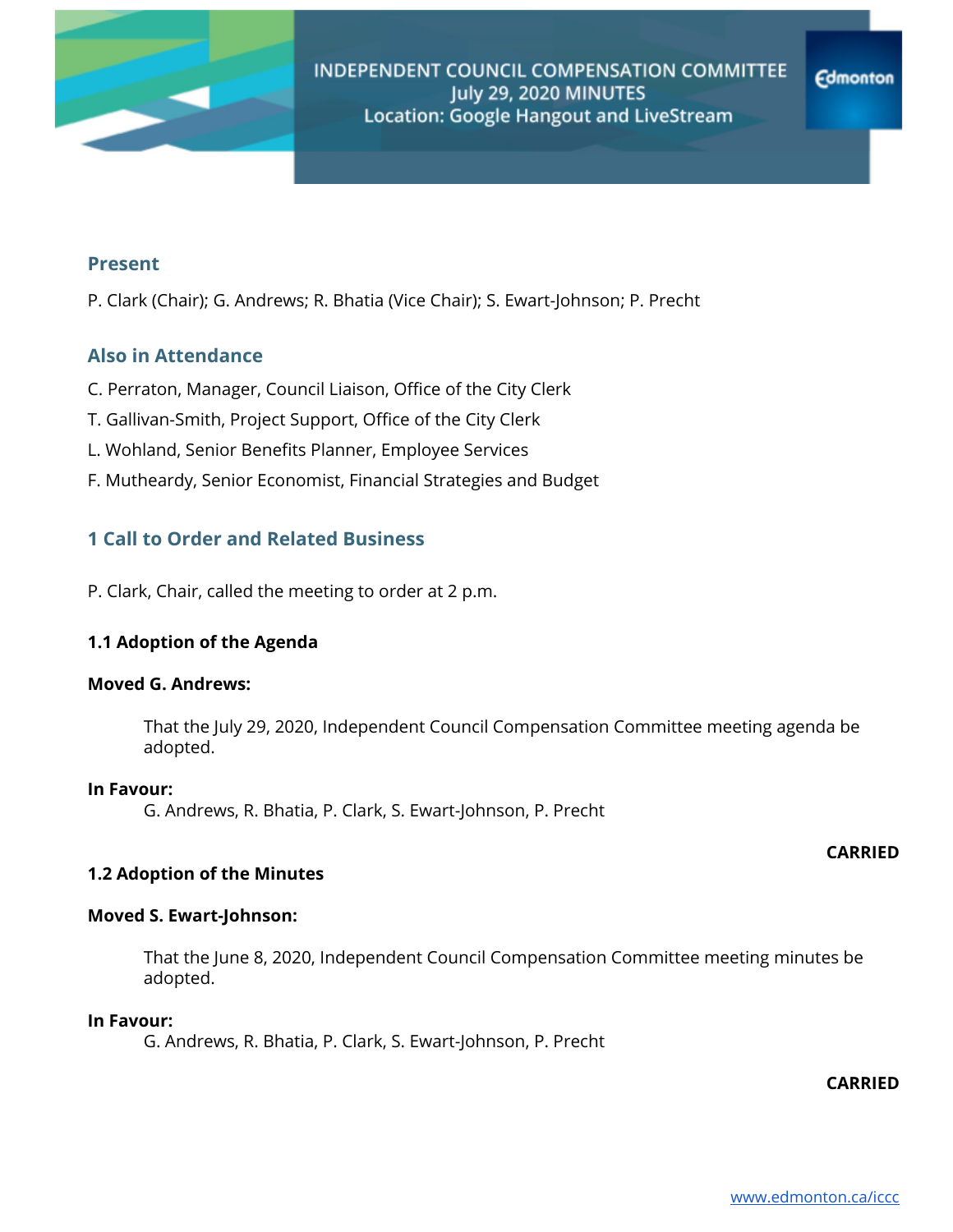

# **2 Reports**

### **2.1 Public Survey**

C. Perraton, Office of the City Clerk, provided an update on the timing and results.

### **2.1 Forecasts - AWE, CPI, Economic**

F. Mutheardy, Financial Strategies and Budget, made a presentation and answered the Committee's questions.

# **3 Committee Discussion**

### **3.1 Compensation Package Scenarios**

### **3.2 Annual Adjustments**

#### **3.3 Frequency of Future Reviews**

### **Moved G. Andrews:**

That the Committee meet in private pursuant to section 24(1)(a) of the *Freedom of Information and Protection of Privacy Act*.

### **In Favour:**

G. Andrews, R. Bhatia, P. Clark, S. Ewart-Johnson, P. Precht

The Committee met in private at 2:24 pm.

#### **Moved P. Precht:**

That the Committee meet in public.

#### **In Favour:**

G. Andrews, R. Bhatia, P. Clark, S. Ewart-Johnson, P. Precht

The Committee met in public at 3:29 pm.

**CARRIED**

**CARRIED**